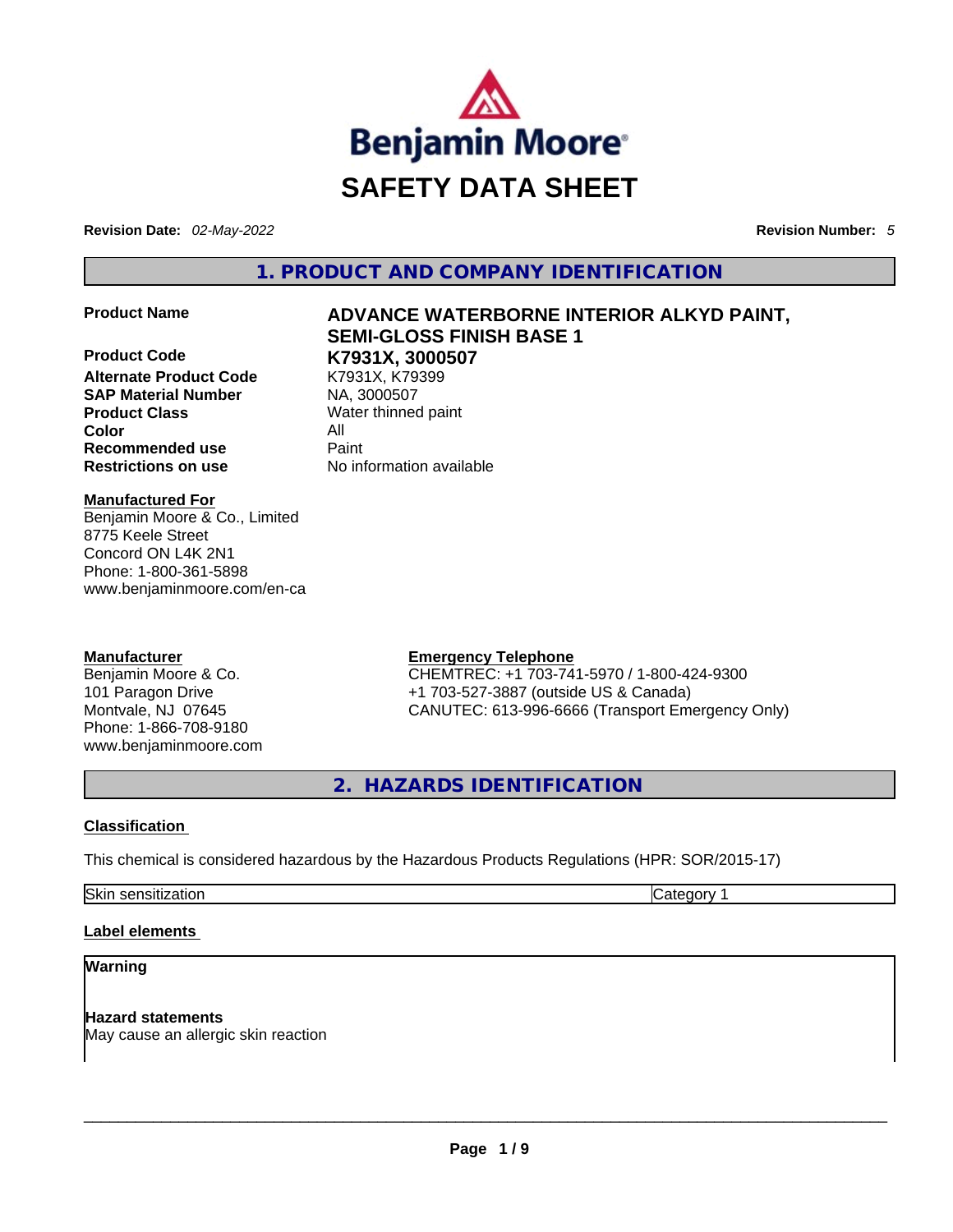

**Appearance** liquid **Odor 11** and **Odor 11** and **Odor 11** and **Odor 11** and **Odor 11** and **Odor** 11 and **Odor** 11 and **Odor** 11 and **Odor** 11 and **Odor** 11 and **Odor** 11 and **Odor** 11 and **Odor** 11 and **Odor** 11 and **Odor** 

#### **Precautionary Statements - Prevention**

Avoid breathing dust/fume/gas/mist/vapors/spray Contaminated work clothing should not be allowed out of the workplace Wear protective gloves

#### **Skin**

IF ON SKIN: Wash with plenty of soap and water If skin irritation or rash occurs: Get medical advice/attention Wash contaminated clothing before reuse

#### **Precautionary Statements - Disposal**

Dispose of contents/container to an approved waste disposal plant

#### **Other information**

No information available

**WARNING:** This product contains isothiazolinone compounds at levels of <0.1%. These substances are biocides commonly found in most paints and a variety of personal care products as a preservative. Certain individuals may be sensitive or allergic to these substances, even at low levels.

#### **3. COMPOSITION INFORMATION ON COMPONENTS**

| <b>Chemical name</b>                         | <b>CAS No.</b> | Weight-%       | <b>Hazardous Material</b><br>Information Review Act date exemption granted<br>registry number<br>$(HMIRA$ registry #) | Date HMIRA filed and<br>(if applicable) |
|----------------------------------------------|----------------|----------------|-----------------------------------------------------------------------------------------------------------------------|-----------------------------------------|
| Titanium dioxide                             | 13463-67-7     | $10 - 30%$     |                                                                                                                       |                                         |
| Tetramethyl-5-decyne-4,7-diol,<br>$2,4,7,9-$ | 126-86-3       | $0.1 - 0.25\%$ |                                                                                                                       |                                         |

\*The exact percentage (concentration) of composition has been withheld as a trade secret

# **4. FIRST AID MEASURES**

**General Advice General Advice No hazards which require special first aid measures.** 

**Eye Contact <b>Rinse** thoroughly with plenty of water for at least 15 minutes and consult a physician.

**Skin Contact Number 2012 Wash off immediately with soap and plenty of water while**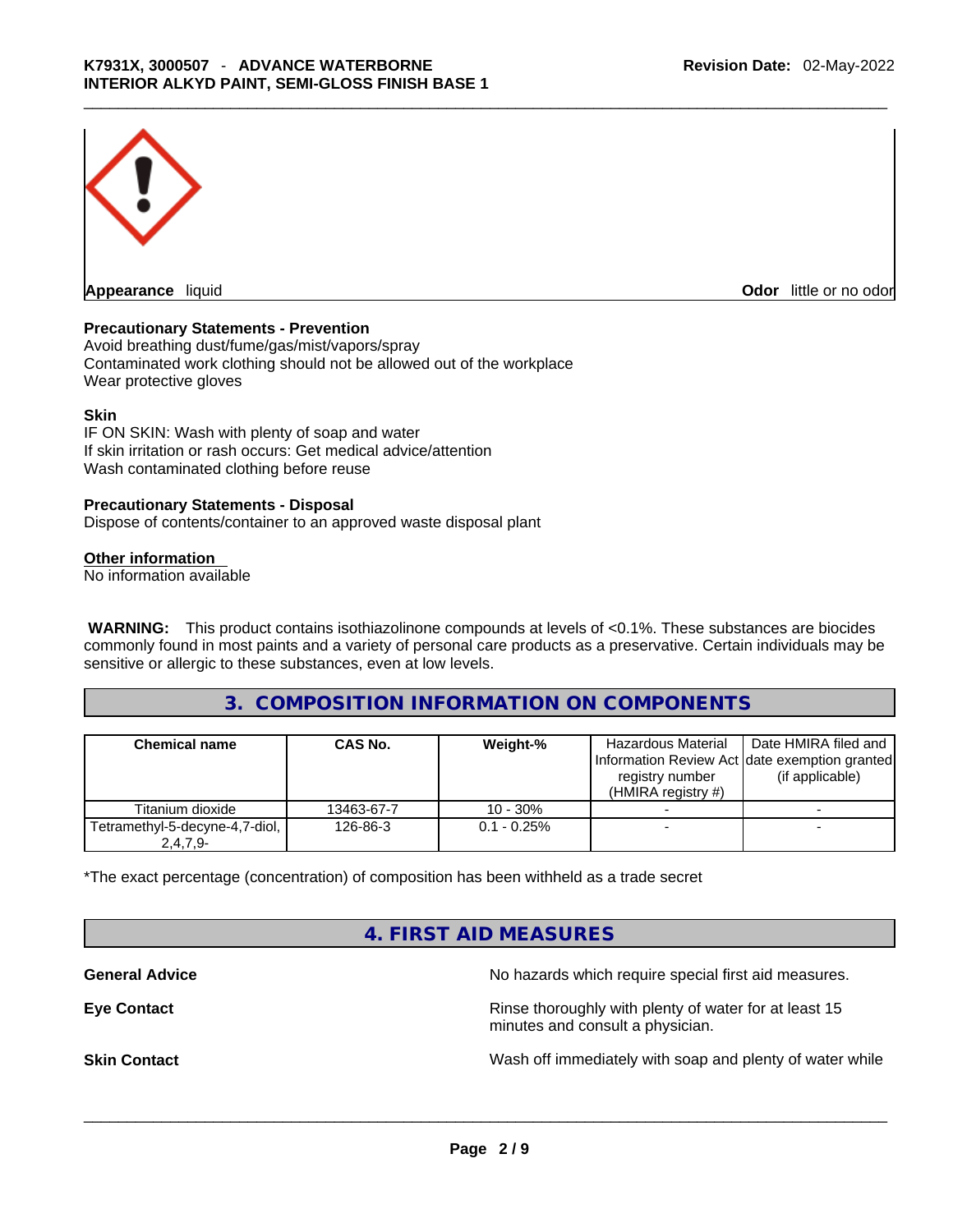|                                                                           | removing all contaminated clothes and shoes. If skin<br>irritation persists, call a physician. Wash clothing before<br>reuse. Destroy contaminated articles such as shoes. |  |  |  |
|---------------------------------------------------------------------------|----------------------------------------------------------------------------------------------------------------------------------------------------------------------------|--|--|--|
| <b>Inhalation</b>                                                         | Move to fresh air. If symptoms persist, call a physician.<br>Clean mouth with water and afterwards drink plenty of<br>water. Consult a physician if necessary.             |  |  |  |
| Ingestion                                                                 |                                                                                                                                                                            |  |  |  |
| <b>Most Important Symptoms/Effects</b>                                    | May cause allergic skin reaction.                                                                                                                                          |  |  |  |
| <b>Notes To Physician</b>                                                 | Treat symptomatically.                                                                                                                                                     |  |  |  |
|                                                                           | 5. FIRE-FIGHTING MEASURES                                                                                                                                                  |  |  |  |
| <b>Suitable Extinguishing Media</b>                                       | Use extinguishing measures that are appropriate to local<br>circumstances and the surrounding environment.                                                                 |  |  |  |
| Protective equipment and precautions for firefighters                     | As in any fire, wear self-contained breathing apparatus<br>pressure-demand, MSHA/NIOSH (approved or equivalent)<br>and full protective gear.                               |  |  |  |
| <b>Specific Hazards Arising From The Chemical</b>                         | Closed containers may rupture if exposed to fire or<br>extreme heat.                                                                                                       |  |  |  |
| <b>Sensitivity to mechanical impact</b>                                   | No                                                                                                                                                                         |  |  |  |
| Sensitivity to static discharge                                           | No                                                                                                                                                                         |  |  |  |
| Flash Point Data<br>Flash point (°F)<br>Flash Point (°C)<br><b>Method</b> | Not applicable<br>Not applicable<br>Not applicable                                                                                                                         |  |  |  |
| <b>Flammability Limits In Air</b>                                         |                                                                                                                                                                            |  |  |  |
| Lower flammability limit:<br><b>Upper flammability limit:</b>             | Not applicable<br>Not applicable                                                                                                                                           |  |  |  |
| NFPA<br>Health: 1<br>Flammability: 0                                      | Instability: 0<br><b>Special: Not Applicable</b>                                                                                                                           |  |  |  |
| <b>NFPA Legend</b><br>0 - Not Hazardous                                   |                                                                                                                                                                            |  |  |  |

- 1 Slightly
- 2 Moderate
- 3 High
- 4 Severe

*The ratings assigned are only suggested ratings, the contractor/employer has ultimate responsibilities for NFPA ratings where this system is used.* 

*Additional information regarding the NFPA rating system is available from the National Fire Protection Agency (NFPA) at www.nfpa.org.* 

# **6. ACCIDENTAL RELEASE MEASURES**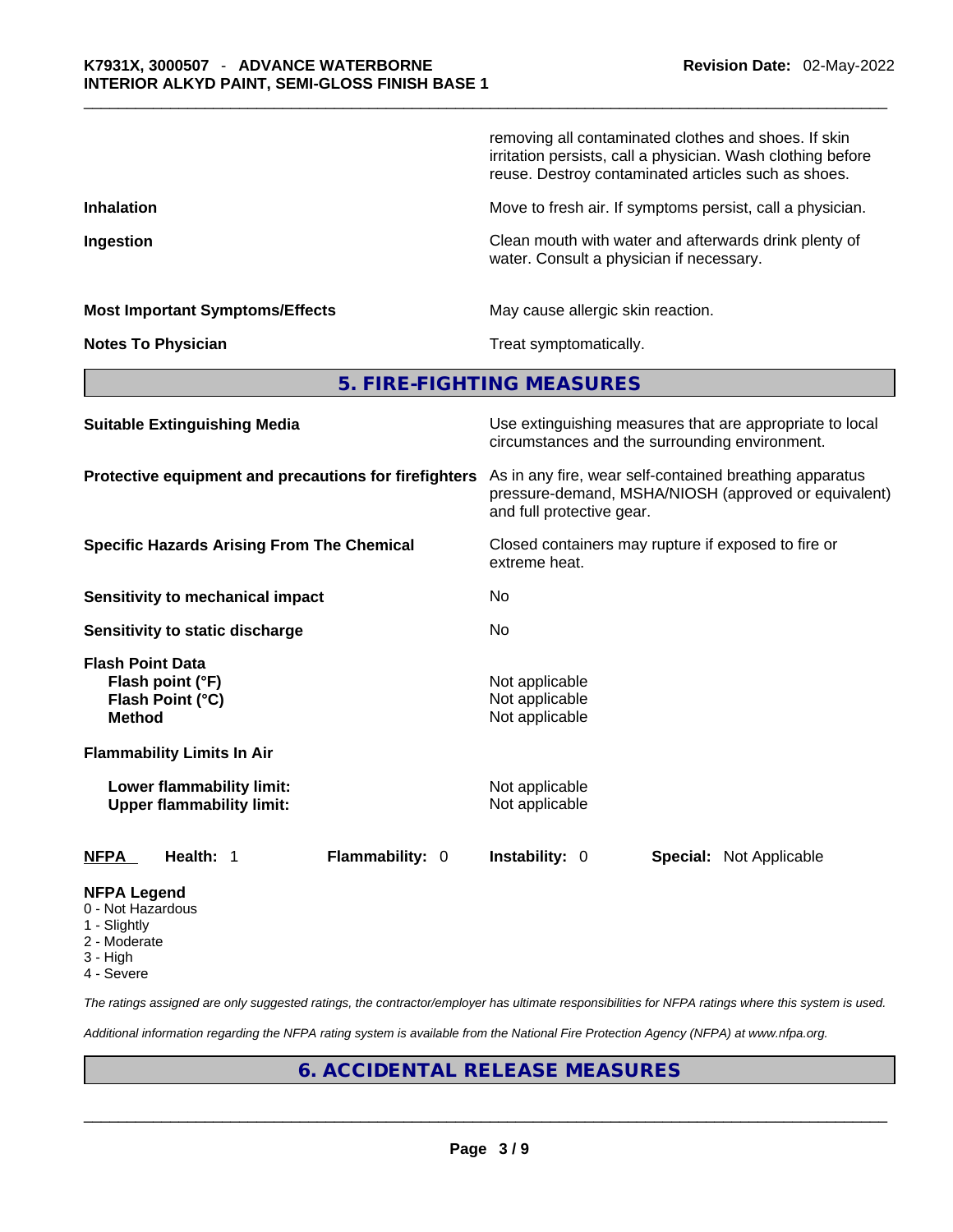**Personal Precautions Avoid contact with skin, eyes and clothing. Ensure Personal Precautions** adequate ventilation.

**Other Information Determined Intervention** Prevent further leakage or spillage if safe to do so.

**Environmental precautions** See Section 12 for additional Ecological Information.

**Methods for Cleaning Up Example 20 Soak** up with inert absorbent material. Sweep up and shovel into suitable containers for disposal.

#### **7. HANDLING AND STORAGE**

**Handling Handling Avoid contact with skin, eyes and clothing. Avoid breathing Handling A** vapors, spray mists or sanding dust. In case of insufficient ventilation, wear suitable respiratory equipment.

**Storage Example 20 Keep container tightly closed. Keep out of the reach of Keep Container** tightly closed. Keep out of the reach of

**Incompatible Materials** Material Materials Allowsky Monometric Notation available

#### **8. EXPOSURE CONTROLS/PERSONAL PROTECTION**

children.

#### **Exposure Limits**

| Chemical name    | <b>ACGIH TLV</b>         | Alberta                            | <b>British Columbia</b>                 | Ontario                         | Quebec              |
|------------------|--------------------------|------------------------------------|-----------------------------------------|---------------------------------|---------------------|
| Titanium dioxide | TWA: $10 \text{ mg/m}^3$ | <b>TWA</b><br>10 mg/m <sup>3</sup> | 10 mg/m $3$ - TWA<br>TWA<br>კ ma/mª - T | <b>TWA</b><br>10 mg/m $3 \cdot$ | 10 mg/m $3$ - TWAEV |

#### **Legend**

ACGIH - American Conference of Governmental Industrial Hygienists

Alberta - Alberta Occupational Exposure Limits

British Columbia - British Columbia Occupational Exposure Limits

Ontario - Ontario Occupational Exposure Limits

Quebec - Quebec Occupational Exposure Limits

N/E - Not established

#### **Personal Protective Equipment**

**Engineering Measures Ensure** Ensure adequate ventilation, especially in confined areas.

**Eye/Face Protection Safety glasses with side-shields. Skin Protection Protection Protective gloves and impervious clothing. Respiratory Protection In case of insufficient ventilation wear suitable respiratory** equipment.

**Hygiene Measures Avoid contact with skin, eyes and clothing. Remove and Avoid contact with skin, eyes and clothing. Remove and Avoid contact with skin, eyes and clothing. Remove and** wash contaminated clothing before re-use. Wash thoroughly after handling.

## **9. PHYSICAL AND CHEMICAL PROPERTIES**

# **Appearance** liquid \_\_\_\_\_\_\_\_\_\_\_\_\_\_\_\_\_\_\_\_\_\_\_\_\_\_\_\_\_\_\_\_\_\_\_\_\_\_\_\_\_\_\_\_\_\_\_\_\_\_\_\_\_\_\_\_\_\_\_\_\_\_\_\_\_\_\_\_\_\_\_\_\_\_\_\_\_\_\_\_\_\_\_\_\_\_\_\_\_\_\_\_\_

**Page 4 / 9**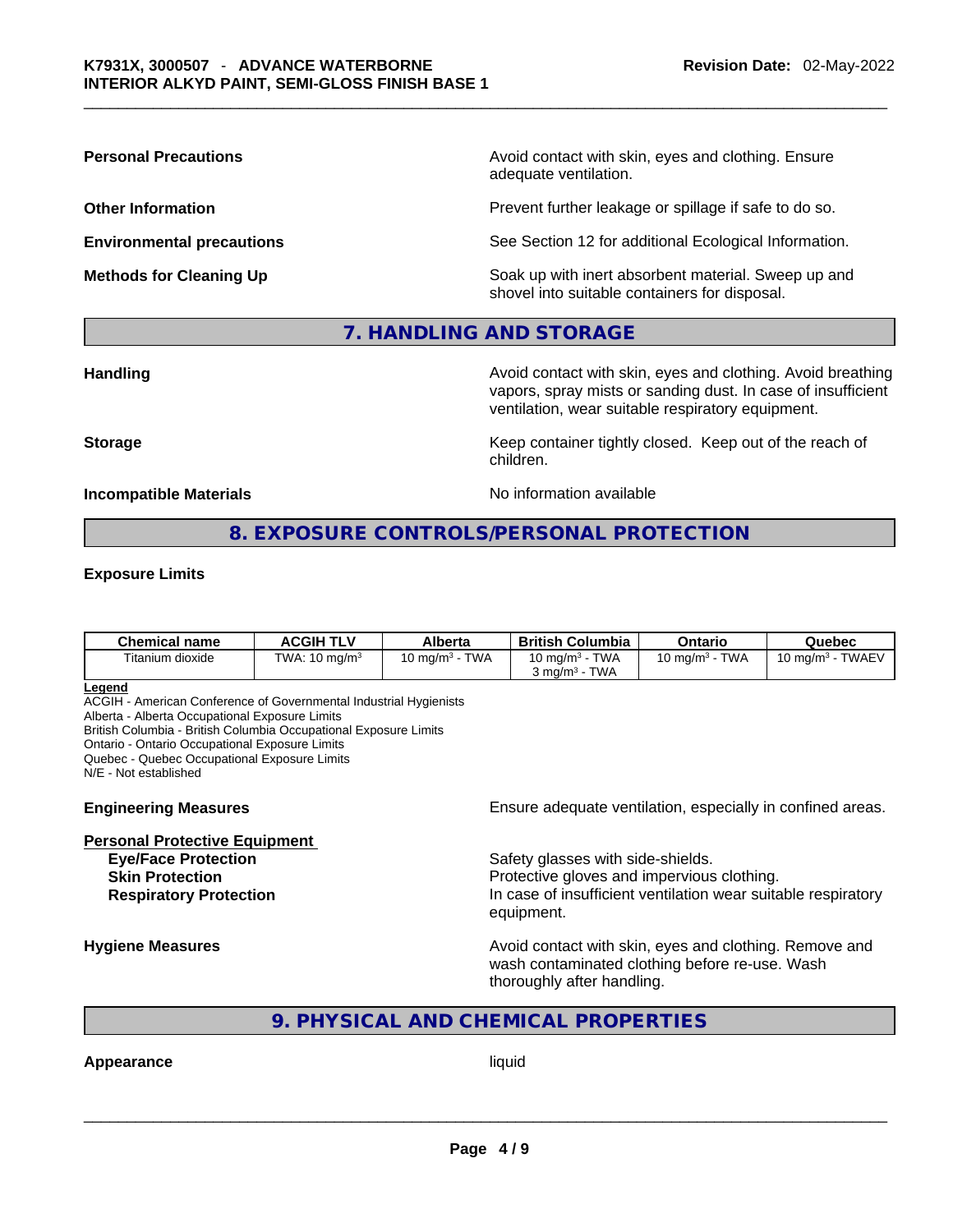**Odor little or no odor Odor Threshold No information available No information available Density (lbs/gal)** 10.7 - 10.8 **Specific Gravity** 1.28 - 1.30 **pH bH** *No* information available **Viscosity (cps) No information available No information available Solubility(ies)** No information available in the solution of the solution of the solution available in the solution of the solution of the solution of the solution of the solution of the solution of the solution of the so **Water solubility Water Solubility**<br> **Evaporation Rate** Moinformation available<br>
No information available **Vapor pressure**  No information available **No information** available **Vapor density**<br> **We Solids**<br>
We Solid Wi, % Solids
2018 Wt. % Solids **Vol. % Solids** 30 - 40 **Wt. % Volatiles** 45 - 55 **Vol. % Volatiles** 60 - 70 **VOC Regulatory Limit (g/L)** < 50 **Boiling Point (°F)** 212 **Boiling Point (°C)** 100 **Freezing point (°F)** 32 **Freezing Point (°C)** 0 **Flash point (°F)** Not applicable **Flash Point (°C)** Not applicable **Method** Not applicable **Flammability (solid, gas)** Not applicable **Upper flammability limit:** Not applicable **Lower flammability limit:** Not applicable **Autoignition Temperature (°F)** No information available **Autoignition Temperature (°C)** No information available **Decomposition Temperature (°F)** No information available **Decomposition Temperature (°C)** No information available **Partition coefficient** No information available

**Evaporation Rate** No information available

# **10. STABILITY AND REACTIVITY**

| <b>Reactivity</b>                       | Not Applicable                           |
|-----------------------------------------|------------------------------------------|
| <b>Chemical Stability</b>               | Stable under normal conditions.          |
| <b>Conditions to avoid</b>              | Prevent from freezing.                   |
| <b>Incompatible Materials</b>           | No materials to be especially mentioned. |
| <b>Hazardous Decomposition Products</b> | None under normal use.                   |
| Possibility of hazardous reactions      | None under normal conditions of use.     |

# **11. TOXICOLOGICAL INFORMATION**

#### **Product Information Information on likely routes of exposure**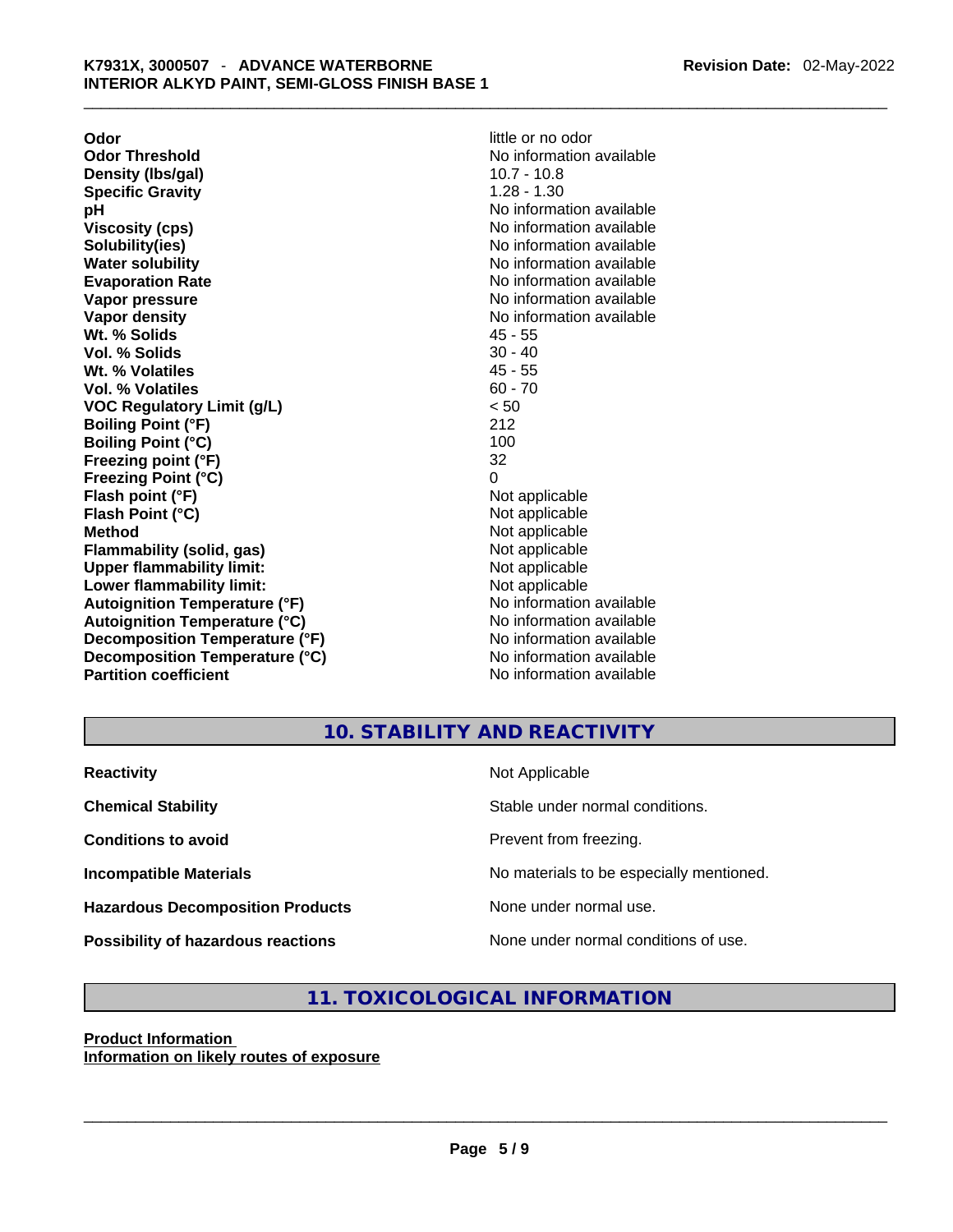| <b>Principal Routes of Exposure</b>                                                     | Eye contact, skin contact and inhalation.                                                                                                      |
|-----------------------------------------------------------------------------------------|------------------------------------------------------------------------------------------------------------------------------------------------|
| <b>Acute Toxicity</b><br><b>Product Information</b>                                     | No information available                                                                                                                       |
| Symptoms related to the physical, chemical and toxicological characteristics            |                                                                                                                                                |
| <b>Symptoms</b>                                                                         | No information available                                                                                                                       |
|                                                                                         | Delayed and immediate effects as well as chronic effects from short and long-term exposure                                                     |
| Eye contact<br><b>Skin contact</b>                                                      | May cause slight irritation<br>Prolonged skin contact may cause skin irritation and/or<br>dermatitis. May cause sensitization by skin contact. |
| <b>Inhalation</b><br>Ingestion                                                          | May cause irritation of respiratory tract.<br>Ingestion may cause gastrointestinal irritation, nausea,<br>vomiting and diarrhea.               |
| <b>Sensitization</b><br><b>Neurological Effects</b>                                     | May cause an allergic skin reaction.<br>No information available.                                                                              |
| <b>Mutagenic Effects</b><br><b>Reproductive Effects</b><br><b>Developmental Effects</b> | No information available.<br>No information available.<br>No information available.                                                            |
| <b>Target organ effects</b><br><b>STOT - single exposure</b>                            | No information available.<br>No information available.                                                                                         |
| <b>STOT - repeated exposure</b><br>Other adverse effects                                | No information available.<br>No information available.                                                                                         |
| <b>Aspiration Hazard</b>                                                                | No information available.                                                                                                                      |

**Numerical measures of toxicity**

**The following values are calculated based on chapter 3.1 of the GHS document**

| ATEmix (oral)          |  |
|------------------------|--|
| <b>ATEmix (dermal)</b> |  |

**ATEmix (oral)** 41278 mg/kg **(dermal)** 160080 mg/kg

#### **Component Information**

| Chemical name                  | Oral LD50             | Dermal LD50           | Inhalation LC50       |
|--------------------------------|-----------------------|-----------------------|-----------------------|
| Titanium dioxide               | $> 10000$ mg/kg (Rat) | -                     |                       |
| 13463-67-7                     |                       |                       |                       |
| Tetramethyl-5-decyne-4,7-diol, | > 500 mg/kg (Rat)     | > 1000 mg/kg (Rabbit) | $>$ 20 mg/L (Rat) 1 h |
| $2,4,7,9-$                     |                       |                       |                       |
| 126-86-3                       |                       |                       |                       |

#### **Chronic Toxicity**

#### **Carcinogenicity**

*The information below indicates whether each agency has listed any ingredient as a carcinogen:.* 

| <b>Chemical name</b>                                                                                              | <b>IARC</b>                    | <b>NTP</b> |
|-------------------------------------------------------------------------------------------------------------------|--------------------------------|------------|
|                                                                                                                   | 2B - Possible Human Carcinogen |            |
| Titanium dioxide                                                                                                  |                                |            |
| • Although IARC has classified titanium dioxide as possibly carcinogenic to humans (2B), their summary concludes: |                                |            |

• Although IARC has classified titanium dioxide as possibly carcinogenic to humans (2B), their summary concludes: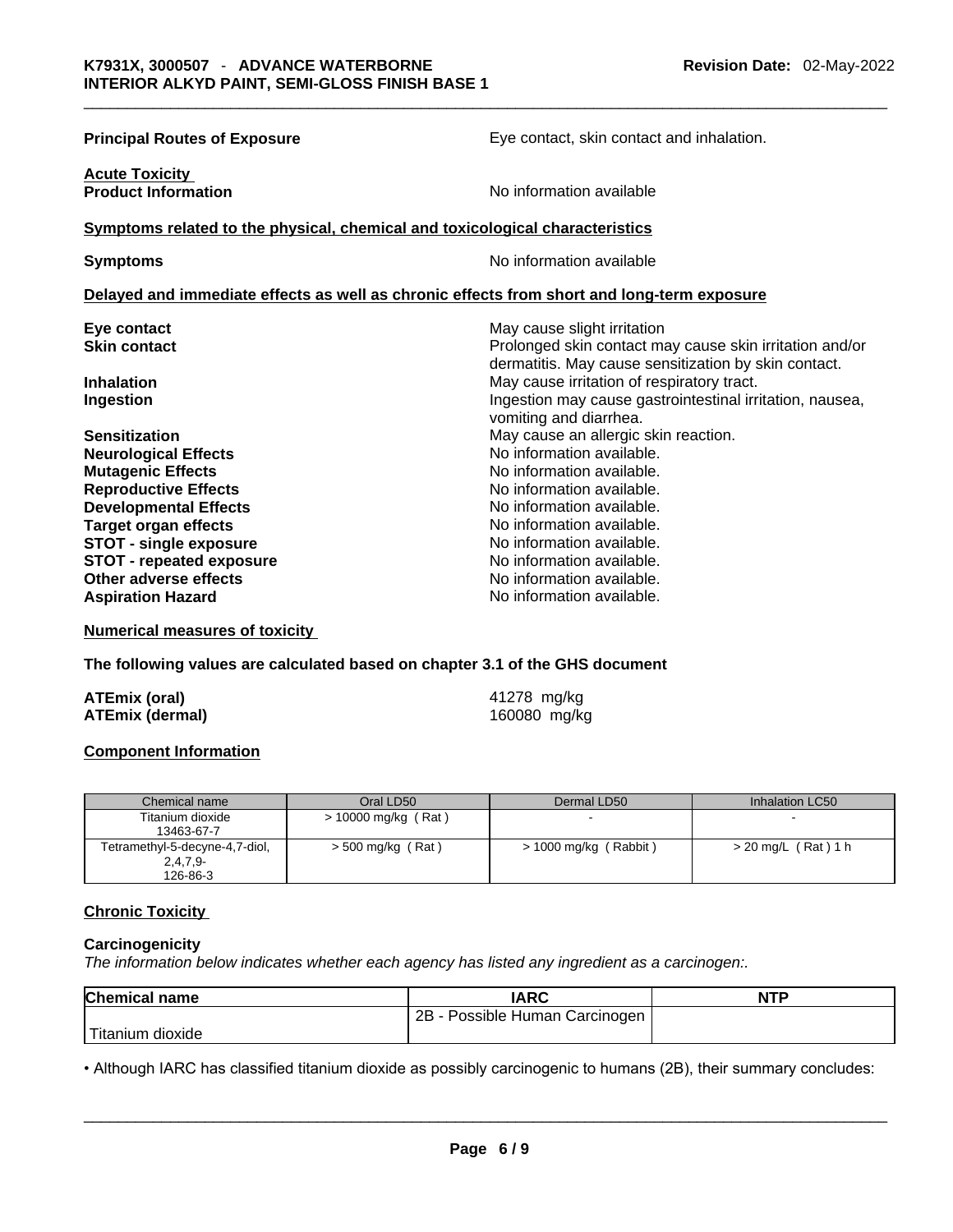bound to other materials, such as paint."

#### **Legend**

IARC - International Agency for Research on Cancer NTP - National Toxicity Program OSHA - Occupational Safety & Health Administration

**12. ECOLOGICAL INFORMATION** 

## **Ecotoxicity Effects**

The environmental impact of this product has not been fully investigated.

#### **Product Information**

### **Acute Toxicity to Fish**

No information available

#### **Acute Toxicity to Aquatic Invertebrates**

No information available

### **Acute Toxicity to Aquatic Plants**

No information available

#### **Persistence / Degradability**

No information available.

#### **Bioaccumulation**

No information available.

#### **Mobility in Environmental Media**

No information available.

#### **Ozone**

No information available

#### **Component Information**

#### **Acute Toxicity to Fish**

Titanium dioxide  $LC50:$  > 1000 mg/L (Fathead Minnow - 96 hr.) Tetramethyl-5-decyne-4,7-diol, 2,4,7,9- LC50: 42 mg/L (Carp (Cyprinus carpio) - 24 hr.)

#### **Acute Toxicity to Aquatic Invertebrates**

Tetramethyl-5-decyne-4,7-diol, 2,4,7,9- LC50: 91 mg/L (Daphnia magna - 48 hr.)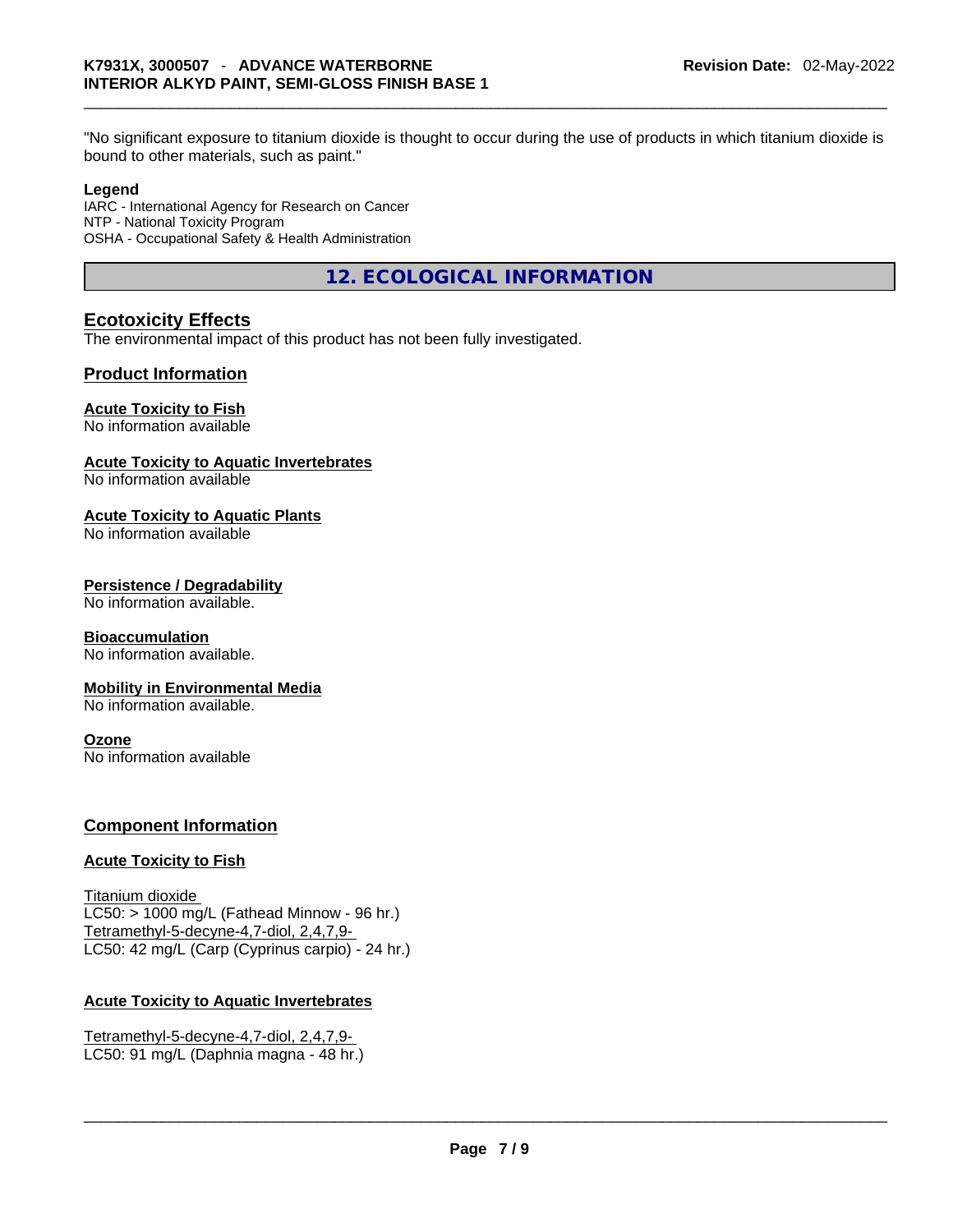#### **Acute Toxicity to Aquatic Plants**

Tetramethyl-5-decyne-4,7-diol, 2,4,7,9- EC50: 82 mg/L (Algae (Selenastrum capricornutum) - 72 hrs.)

#### **13. DISPOSAL CONSIDERATIONS**

Waste Disposal Method **Waste Disposal Method Dispose of in accordance with federal, state, provincial,** and local regulations. Local requirements may vary, consult your sanitation department or state-designated environmental protection agency for more disposal options.

#### **14. TRANSPORT INFORMATION**

**TDG** Not regulated

**ICAO / IATA** Not regulated

**IMDG / IMO** Not regulated

### **15. REGULATORY INFORMATION**

#### **International Inventories**

| <b>TSCA: United States</b> | Yes - All components are listed or exempt. |
|----------------------------|--------------------------------------------|
| <b>DSL: Canada</b>         | No - Not all of the components are listed. |
|                            | One or more component is listed on NDSL.   |

### **National Pollutant Release Inventory (NPRI)**

#### **NPRI Parts 1- 4**

This product contains the following Parts 1-4 NPRI chemicals:

*None*

#### **NPRI Part 5**

This product contains the following NPRI Part 5 Chemicals:

*None*

#### **WHMIS Regulatory Status**

This product has been classified in accordance with the hazard criteria of the Hazardous Products Regulations (HPR) and the SDS contains all the information required by the HPR. \_\_\_\_\_\_\_\_\_\_\_\_\_\_\_\_\_\_\_\_\_\_\_\_\_\_\_\_\_\_\_\_\_\_\_\_\_\_\_\_\_\_\_\_\_\_\_\_\_\_\_\_\_\_\_\_\_\_\_\_\_\_\_\_\_\_\_\_\_\_\_\_\_\_\_\_\_\_\_\_\_\_\_\_\_\_\_\_\_\_\_\_\_